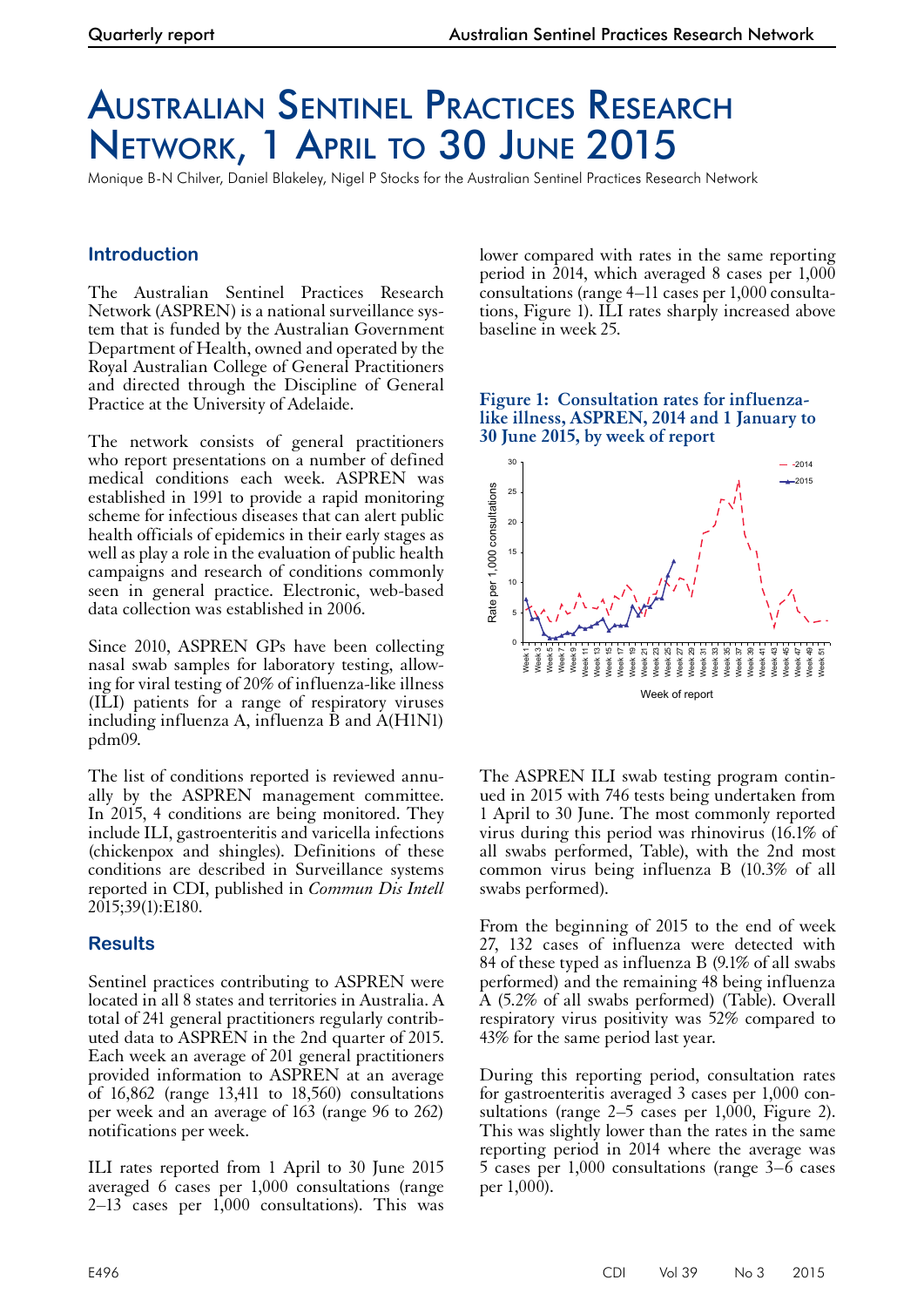|                                             |                |                    |                | Table: Influenza-like illness swab testing results, ASPREN, | $\overline{\phantom{0}}$                                           | January to 30 June 2015, by week of report |                 |                           |                                |                                  |                        |                                                       |
|---------------------------------------------|----------------|--------------------|----------------|-------------------------------------------------------------|--------------------------------------------------------------------|--------------------------------------------|-----------------|---------------------------|--------------------------------|----------------------------------|------------------------|-------------------------------------------------------|
| Week<br>ending                              | Influenza A    | <b>Influenza B</b> | <b>RSV</b>     | influenza<br>virus type 1<br>expe 1<br>Para-                | $\mathbf{a}$<br><b>pa</b><br>pezr<br>Para-<br>virus typ<br>influer | -influenza<br>virus type 3<br>Para-        | Adenovirus      | Rhinovirus                | Metapneumovirus<br>%           | Mycoplasma<br>pneumoniae<br>$\%$ | <b>Pertussis</b><br>వి | positive for<br>Proportion<br><b>Influenza</b><br>- % |
| 4 Jan                                       | $\circ$        | $\circ$            | $\circ$        | $\circ$                                                     | $\circ$                                                            |                                            |                 | 25                        |                                |                                  | $\circ$                | $\circ$                                               |
| 11 Jan                                      | SO             | $\circ$            | $\circ$        | $\circ$                                                     | SO                                                                 | $\circ$ $\circ$                            | $\circ$ $\circ$ |                           | $\circ$ $\circ$ $\circ$        | $\circ$ $\circ$ $\circ$          | $\circ$                | SO                                                    |
| 18 Jan                                      | $\circ$        | 13                 | ഇ              | $\circ$                                                     | $\circ$                                                            | $\frac{1}{2}$                              | $\circ$         | $\circ$ $\circ$           |                                |                                  | $\circ$                | مبر<br>ب                                              |
| 25 Jan                                      | $\circ$        | $\overline{r}$     | $\circ$        | $\circ$                                                     | $\circ$                                                            | 33                                         | $\circ$         | $\tilde{t}$               | $\overline{z}$                 |                                  | $\circ$                | $\cong$                                               |
| $1$ Feb                                     | $\tilde{c}$    | 38                 | $\circ$        | $\circ$                                                     | $\tilde{c}$                                                        | $\circ$                                    | $\tilde{c}$     | $\circ$                   |                                | $\circ \circ \circ \circ$        | $\circ$                | င္တ                                                   |
| 8 Feb                                       | $\circ$        | $\circ$            | $\circ$        | $\circ$                                                     | $\circ$                                                            | $\circ$ $\circ$                            | SO              | 25                        |                                |                                  | $\circ$                | $\circ$                                               |
| 15 Feb                                      | $\dot{4}$      | $\circ$            | $\circ$        | $\circ$                                                     | $\dot{4}$                                                          |                                            | $\circ$         | L                         | $\circ$ $\circ$ $\sim$ $\circ$ |                                  | $\circ$                | $\tilde{4}$                                           |
| 22 Feb                                      | $\overline{C}$ | $\circ$            | $\circ$        | $\circ$                                                     | $\overline{C}$                                                     | $\circ$                                    | $\circ$         | $\overline{4}$            |                                | $\circ$                          | $\circ$                | $\overline{C}$                                        |
| 1 Mar                                       | $\infty$       | 15                 | $\infty$       | $\circ$                                                     | $\circ$                                                            |                                            | $\circ$         | 23                        |                                |                                  | $\circ$                | 23                                                    |
| 8 Mar                                       | $\overline{4}$ | $\circ$            | $\circ$        | $\circ$                                                     | ၜ                                                                  | ___________________                        | $\circ$         | $\frac{8}{1}$             | o n o 4 n <del>ó</del>         |                                  | $\circ$                | $\dot{4}$                                             |
| 15 Mar                                      | $\overline{C}$ | $\circ$            | $\circ$        | $\circ$                                                     | $\overline{C}$                                                     |                                            | $\circ$         | $\overline{C}$            |                                |                                  | $\circ$                | $\overline{C}$                                        |
| 22 Mar                                      | $\tilde{c}$    | $\circ$            | $\circ$        | $\overline{4}$                                              | 4                                                                  |                                            | $\circ$         | 22                        |                                |                                  | $\circ$                | $\frac{3}{2}$                                         |
| 29 Mar                                      | $\circ$        | $\circ$            | $\circ$        | $\circ$                                                     | $\circ$                                                            |                                            | $\circ$ $\circ$ | 23                        |                                |                                  | $\circ$ $\circ$        | $\circ$                                               |
| 5 Apr                                       | 15             | $\circ$            | 5              | $\circ$                                                     | $\overline{C}$                                                     |                                            |                 | 5                         |                                |                                  |                        | 15                                                    |
| 12 Apr                                      | $\tilde{a}$    | $\circ$            | $\circ$        | $\circ$                                                     | Ю                                                                  |                                            | မ               | 25                        | $\circ$                        | 00000000                         | $\circ$                | $\overline{C}$                                        |
| 19 Apr                                      | $\circ$        | ၜ                  | $\overline{4}$ | $\circ$                                                     | $\circ$                                                            |                                            | ശ               | ၜ                         | $\circ$                        |                                  | $\circ$                | ၜ                                                     |
| 26 Apr                                      | က              | $\circ$            | $\circ$        | က                                                           | $\circ$                                                            |                                            | $\circ$         | $\mathsf{S}^{\mathsf{O}}$ |                                |                                  | $\circ$                | _ ന                                                   |
| 3 May                                       | $\infty$       | က                  | ю              | $\circ$                                                     | ా                                                                  |                                            | $\circ$         | $\dot{4}$                 | o o n n n m n <del>r</del>     |                                  | $\circ$                | $\overline{ }$                                        |
| YeW 01                                      | 4              | $\overline{1}$     | ာ              | $\circ$                                                     |                                                                    |                                            | ယ               | $\tilde{\mathfrak{c}}$    |                                |                                  | $\circ$                | $\tilde{4}$                                           |
| 17 May                                      | $\overline{ }$ | $\overline{c}$     | မာ ယ           | $\sim$ $\sim$                                               | R R R                                                              |                                            | $\overline{4}$  | $\overline{4}$            |                                |                                  | $\circ$ $\circ$        | 27                                                    |
| 24 May                                      | $\circ$        | 13                 |                |                                                             |                                                                    |                                            | $\circ$         | $\Omega$                  |                                |                                  |                        | $\tilde{\mathfrak{c}}$                                |
| 31 May                                      | $\circ$        | $\overline{C}$     | $\overline{C}$ | $\circ$                                                     | ്                                                                  |                                            | ယ               | 23                        |                                | $\circ$                          | $\circ$                | $\overline{C}$                                        |
| 7 Jun                                       | 4              | တ                  | ဖ              | $\circ$                                                     | $\overline{4}$                                                     | $\epsilon$                                 | ဖ               | $\overline{9}$            |                                | $\overline{ }$                   | $\circ$                | $\tilde{\mathfrak{c}}$                                |
| 14 Jun                                      | G              | $\frac{3}{2}$      | 4              | $\overline{ }$                                              | $\overline{4}$                                                     | $\circ$ $\sim$                             | $\overline{ }$  | 17                        |                                | $\overline{\phantom{0}}$         | $\circ$                | $\overline{c}$                                        |
| 21 Jun                                      | G              | r                  | တ              | $\circ$                                                     | $\sim$                                                             |                                            | 4               | $\frac{4}{3}$             | ო                              | $\circ$                          | $\circ$                | $\tilde{\mathfrak{c}}$                                |
| 28 Jun                                      | က              | 15                 | $\overline{C}$ | $\circ$                                                     | $\sim$                                                             | $\tilde{\mathfrak{h}}$                     | 4               | $\dot{4}$                 | $\sim$                         | $\overline{\phantom{0}}$         | $\circ$                | $\frac{8}{10}$                                        |
| positive by<br>proportion<br>Total<br>virus | 5.2            | 9.2                | œ<br>ເດ່       | 0.4                                                         | 4<br>က                                                             | 5.3                                        | rö<br>က         | ၜႋ<br><u>بة</u>           | က<br>$\mathbf{\Omega}$         | တ္<br>Ö                          | 0.0                    | $\dot{4}$                                             |